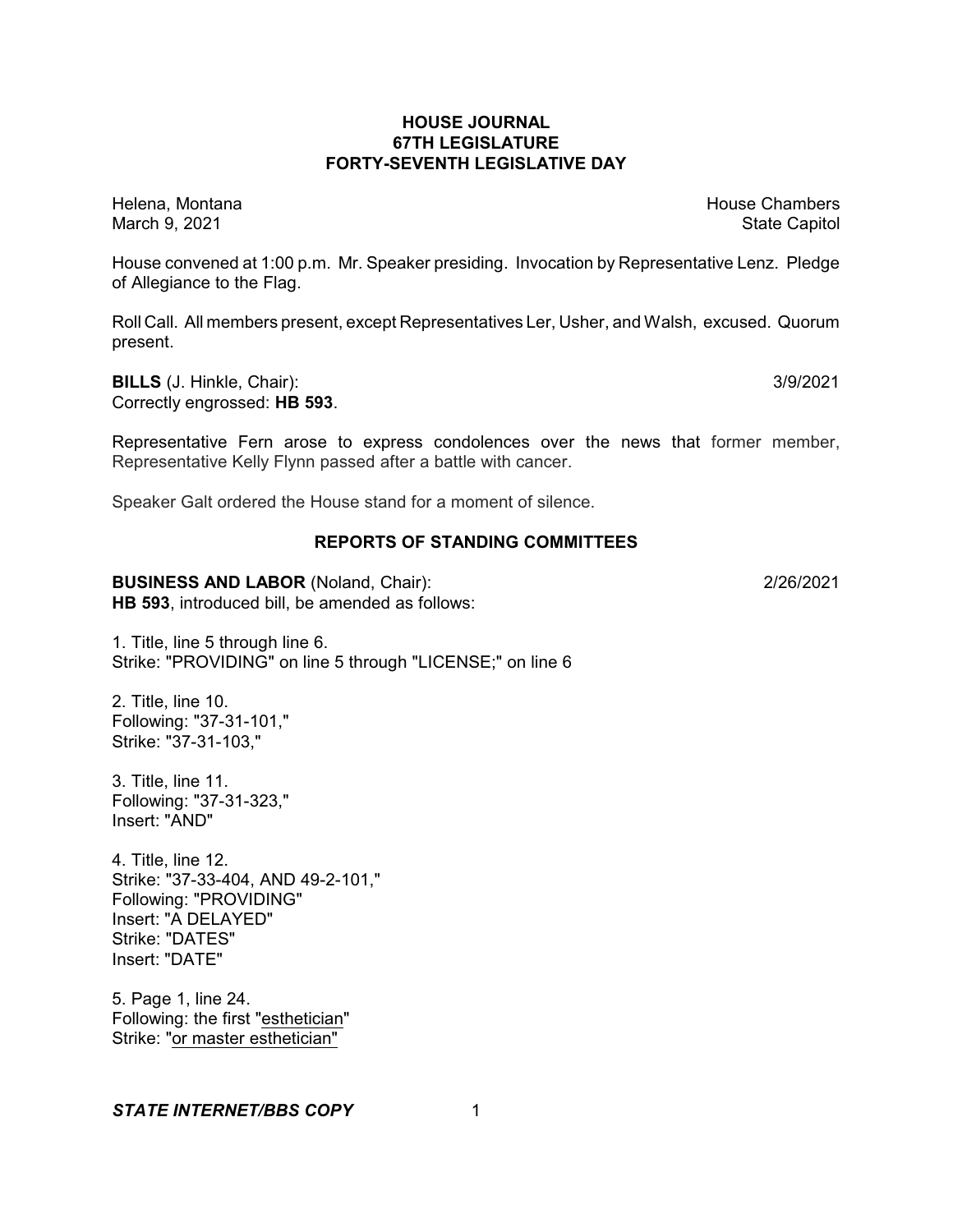6. Page 2, line 5. Strike: "one member" Insert: "two members"

7. Page 2, line 5. Strike: "is" Insert: "are"

8. Page 2, line 7. Strike: "two members" Insert: "one member"

9. Page 2, line 7. Strike: "are" Insert: "is"

10. Page 2, line 12. Strike: "(2)(a)," Following: "cosmetologist" Strike: ", electrologist, esthetician,"

11. Page 2, line 16. Strike: "master esthetician, or manicurist, or member affiliated with a school or"

12. Page 4, line 20 through line 26. Strike: subsections (18) through (20) in their entirety Renumber: subsequent subsections

13. Page 5, line 27 through page 6, line 3. Strike: subsection (22) in its entirety Renumber: subsequent subsections

14. Page 6, line 5. Following: "esthetics," Strike: "master esthetics,"

15. Page 6, line 7 through line 8. Strike: ":" on line 7 through "(i)" on line 8

16. Page 6, line 9. Following: "esthetics," Strike: "master esthetics,"

17. Page 6, line 11. Following: "esthetics," Strike: "master esthetics,"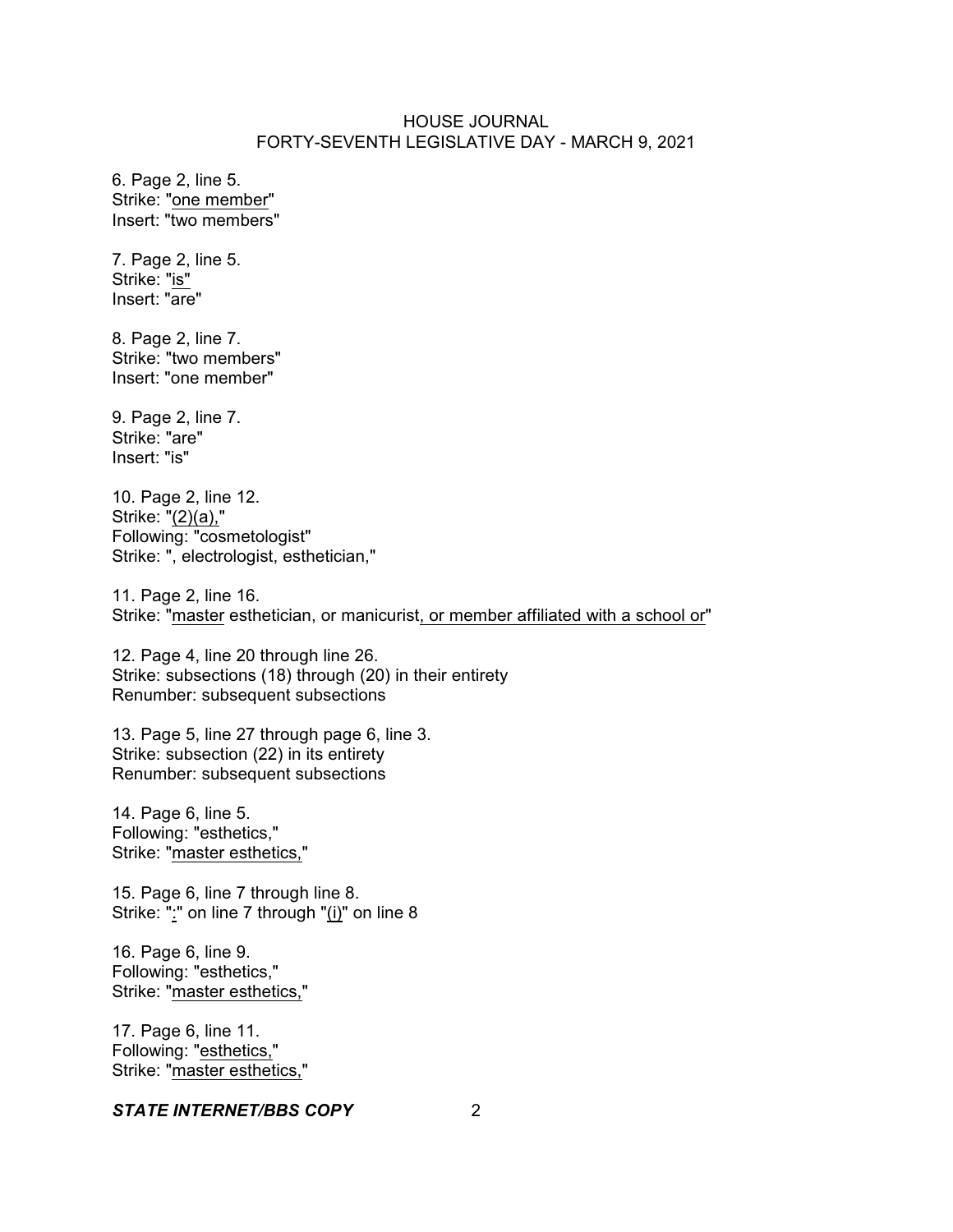18. Page 6, line 12 through line 14. Strike: "; or" on line 12 through "practitioner" on line 14

19. Page 6, line 24 through line 28. Strike: section 3 in its entirety Renumber: subsequent sections

20. Page 7, line 18 through line 19. Strike: "master" on line 18 through "esthetics," on line 19

21. Page 7, line 22. Following: "esthetician," Strike: "a master esthetician,"

22. Page 7, line 24. Following: "a" Insert: "salon, shop, booth, or"

23. Page 8, line 2 through line 6. Following: "manicurist" on line 2 Strike: remainder of line 2 through "(b)" on line 6

24. Page 8, line 7. Following: "esthetician," Strike: "a master esthetician,"

25. Page 8, line 8. Strike: "(c)" Insert: "(b)" **Renumber:** subsequent subsections

26. Page 8, line 9. Following: "esthetics," Strike: "master esthetics,"

27. Page 8, line 12. Following: "shop," Insert: "or" Following: "booth" Strike: ", or room"

28. Page 8, line 13 through line 14. Strike: "master" on line 13 through "esthetics," on line 14

29. Page 8, line 14. Following: "salon"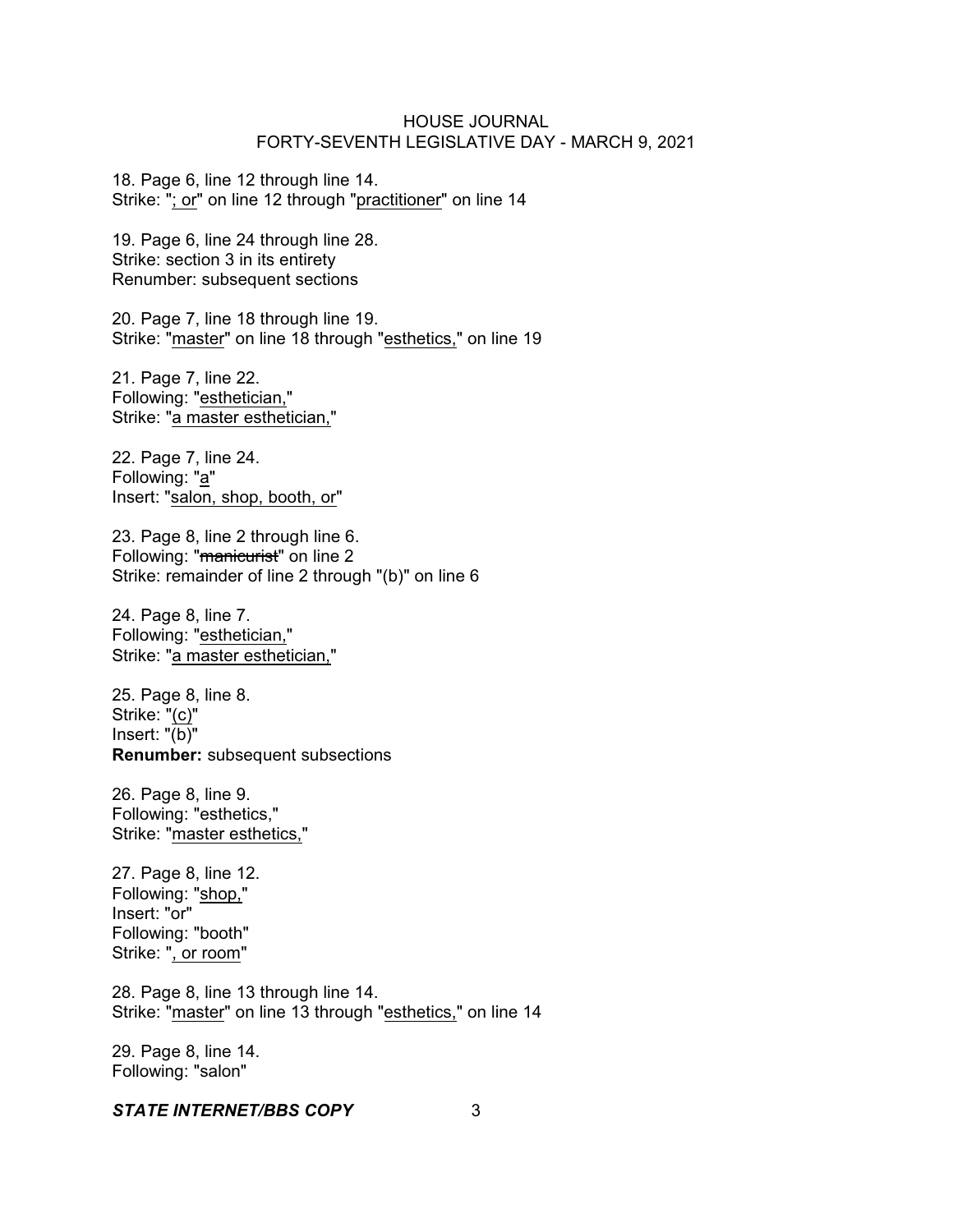Strike: "," Following: "or" Insert: "or" Following: "shop" Strike: ", or room" 30. Page 8, line 16. Following: "salon" Strike: "," Following: "or" Insert: "or" Following: "shop" Strike: ", or room" 31. Page 8, line 17. Following: "salon" Strike: "," Following: "or" Insert: "or" Following: "shop" Strike: ", or room" 32. Page 8, line 23. Following: "**shop,**" Strike: "**room,"** 33. Page 8, line 25. Following: "esthetics," Strike: "master esthetics," 34. Page 8, line 27. Following: "esthetics," Strike: "master esthetics," 35. Page 9, line 2. Following: "esthetics," Strike: "master esthetics," 36. Page 9, line 3. Following: "shop," Insert: "or" Following: "booth" Strike: ", or room"

#### *STATE INTERNET/BBS COPY* 4

37. Page 9, line 12.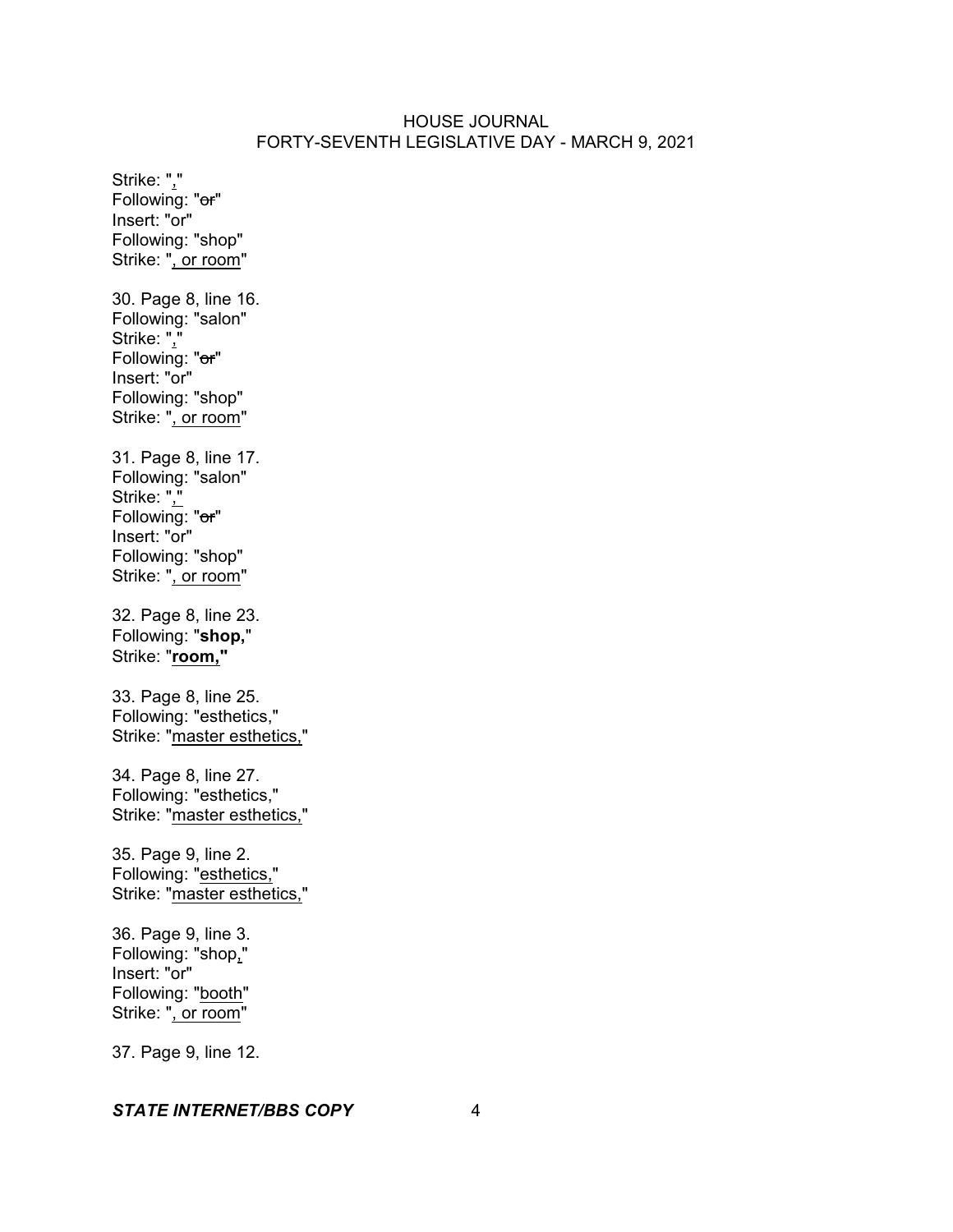Following: line 11 Insert: "or" Following: "booth" Strike: ", or room"

38. Page 12, line 27 through page 13, line 9. Strike: subsection (8) in its entirety

39. Page 14, line 1. Strike: "(2)(c)(ii)" Insert: "(1)(c)(ii)"

40. Page 14, line 2. Strike: ";" Insert: "."

41. Page 17, line 7 through line 12. Strike: "A school" on line 7 through "(10)" on line 12

42. Page 17, line 15. Strike: "(11)" Insert: "(10)" **Renumber:** subsequent subsections

43. Page 18, line 4. Following: "manicuring" Strike: "."

44. Page 18, line 8. Following: "booths," Insert: "and" Following: "schools" Strike: ", and rooms"

45. Page 18, line 10. Following: "salon" Insert: "," Strike: "or" Following: "booth," Insert: "or" Following: "school" Strike: ", or room"

46. Page 18, line 14. Following: "booth," Strike: "room,"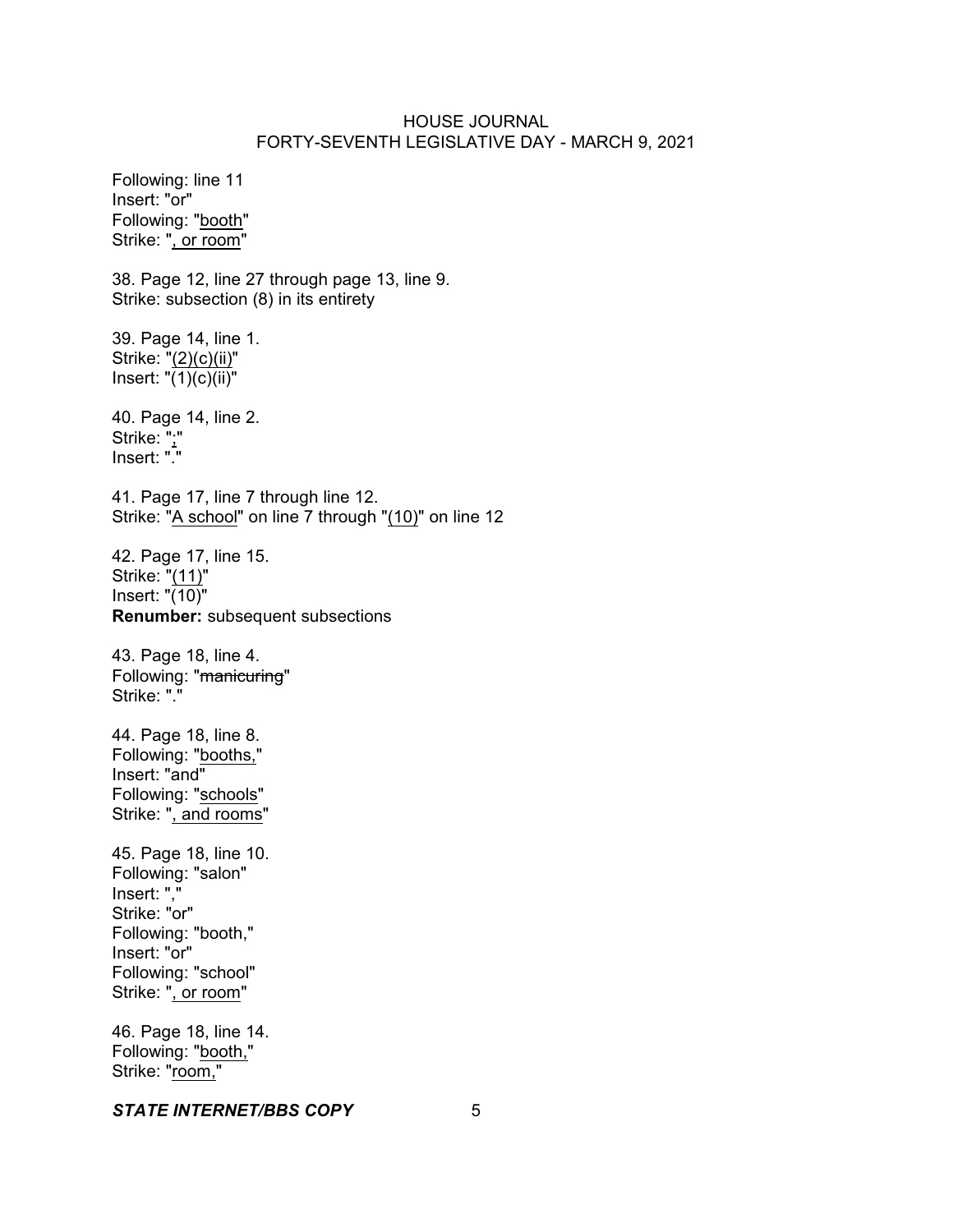47. Page 18, line 16. Following: "booth," Strike: "room,"

48. Page 18, line 19. Following: "booth," Strike: "room,"

49. Page 18, line 21. Following: "booth," Strike: "room,"

50. Page 18, line 24. Following: "booth," in two places Strike: "room," in two places

51. Page 18, line 25. Following: "booth," Strike: "room,"

52. Page 18, line 27. Following: "booth," Strike: "room,"

53. Page 19, line 3. Following: "booth," Strike: "room,"

54. Page 19, line 19. Following: "booth," Strike: "room"

55. Page 19, line 22. Following: "booths," Strike: "rooms,"

56. Page 20, line 5 through page 23, line 22. Strike: sections 15 and 16 in their entirety **Renumber:** subsequent sections

57. Page 24, line 10. Strike: "**dates"** Insert: "**date"**

58. Page 24, line 10.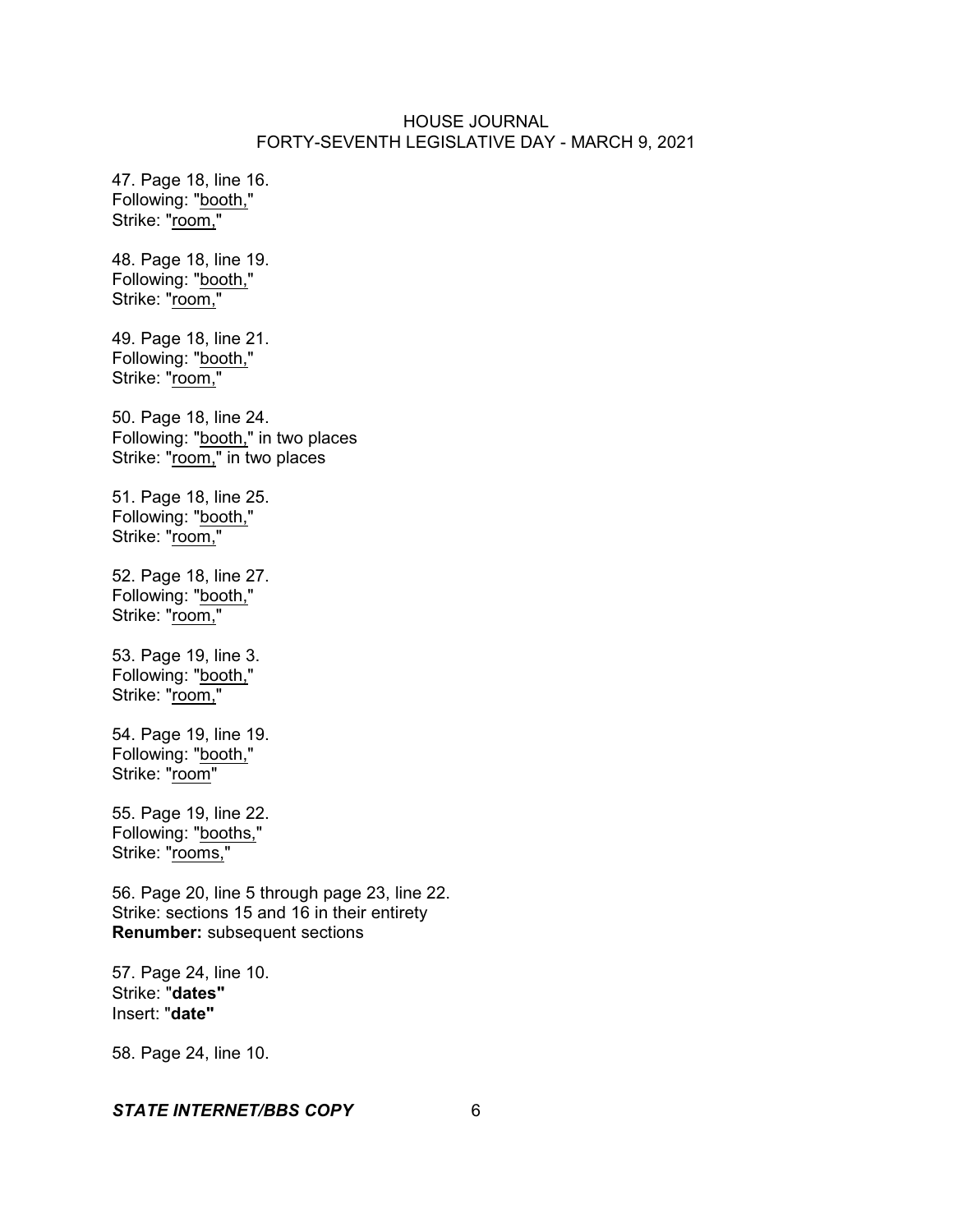Strike: "(1) Except as provided in subsection (2), [this act]" Insert: "[This act]"

59. Page 24, line 12. Strike: "(2) [Sections 16, 18, 19] and this section are effective on passage and approval."

And, as amended, do pass. Report adopted.

**STATE ADMINISTRATION** (McKamey, Chair): 3/9/2021 **SJR 9**, be concurred in. Report adopted.

**TAXATION** (Beard, Chair): 3/9/2021 **HB 432**, do pass. Report adopted.

### **MESSAGES FROM THE GOVERNOR**

March 8, 2021

The Honorable Wylie Galt Speaker of the House State Capitol Helena, Montana 59620

Dear Speaker Galt:

On Friday, March 5, 2021, I signed the following bill:

House Bill 143 – Jones

On Monday, March 8, 2021, I signed the following bills:

House Bill 94 – Walsh House Bill 142 – Kassmier

The bills have been delivered to the Secretary of State's Office.

Sincerely,

GREG GIANFORTE **Governor**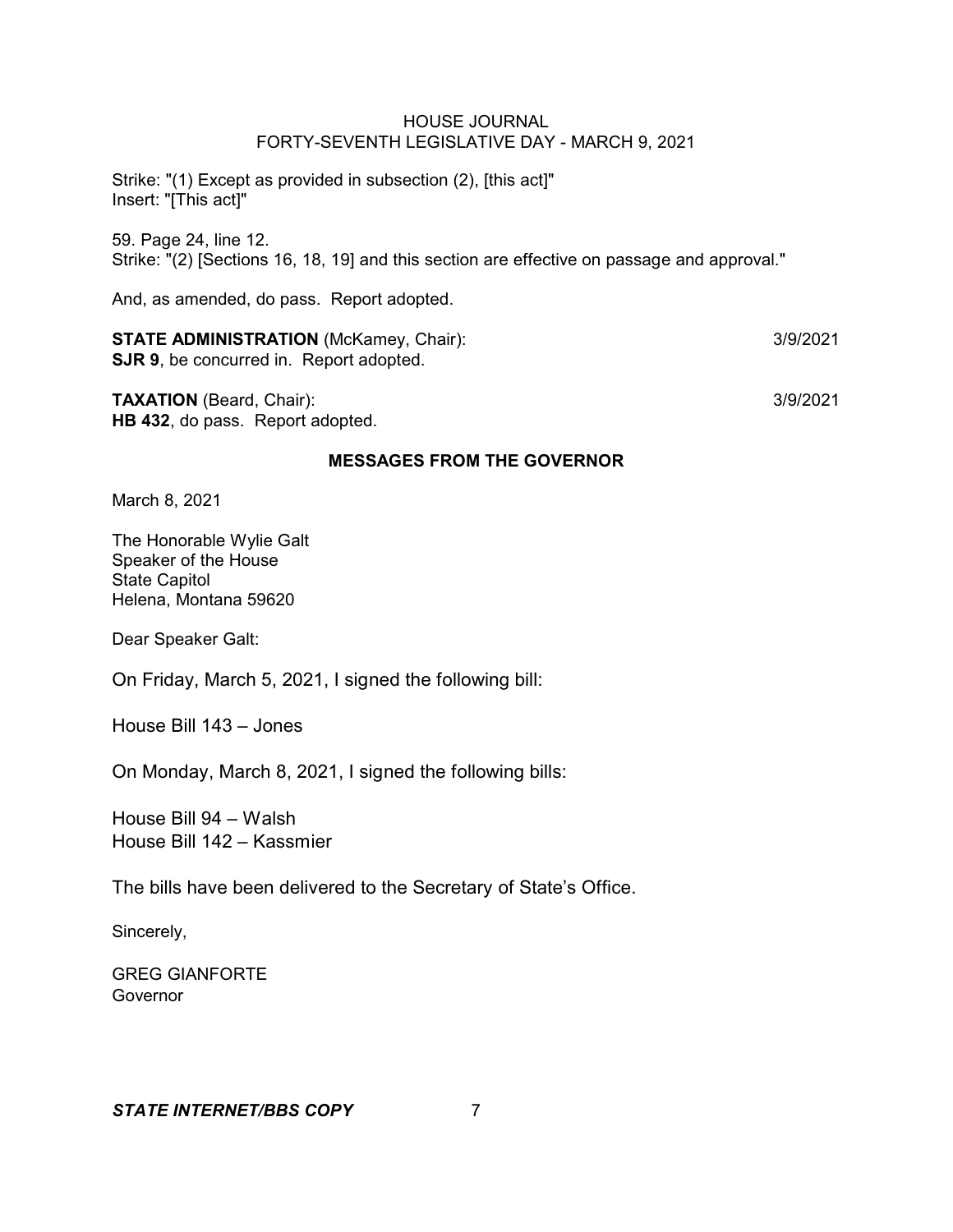# **FIRST READING AND COMMITMENT OF BILLS**

The following House joint resolution was introduced, read first time, and referred to committee:

**HJR 22**, introduced by A. Olsen, referred to Transportation.

# **SECOND READING OF BILLS (COMMITTEE OF THE WHOLE)**

Majority Leader Vinton moved the House resolve itself into a Committee of the Whole for consideration of business on second reading. Motion carried. Representative Gunderson in the chair.

Mr. Speaker: We, your Committee of the Whole, having had under consideration business on second reading, recommend as follows:

**HB 445** - Majority Leader Vinton moved consideration of **HB 445** be passed for the day. Without objection, so ordered.

**HB 103** - **Senate Amendments** - Representative Curdy moved Senate amendments to **HB 103** be concurred in. Motion carried as follows:

Yeas: Abbott, Anderson, Bartel, Beard, Bedey, Berglee, Bertoglio, Binkley, Bishop, Brewster, Buckley, Buttrey, Caferro, Carlson, Curdy, Custer, Dooling, Dunwell, Duram, Farris-Olsen, Fern, Fielder, Fitzgerald, Fleming, France, Frazer, Fuller, Funk, Galloway, Garner, Gillette, Gist, Greef, Gunderson, Hamilton, Harvey, Hawk, Hayman, Hill, Hinkle C, Hinkle J, Holmlund, Hopkins, Jones, Karjala, Kassmier, Keane, Kelker, Keogh, Kerns, Kerr-Carpenter, Knudsen C, Knudsen R, Kortum, Lenz, Ler, Loge, Malone, Marler, Marshall, McKamey, Mercer, Mitchell, Moore, Nave, Noland, Novak, Olsen, Patelis, Phalen, Putnam, Read, Regier A, Regier M, Reksten, Ricci, Running Wolf, Schillinger, Seekins-Crowe, Sheldon-Galloway, Skees, Smith, Stafman, Stewart Peregoy, Stromswold, Sullivan, Tenenbaum, Thane, Trebas, Tschida, Usher, Vinton, Walsh, Weatherwax, Welch, Whiteman Pena, Whitman, Windy Boy, Zolnikov,

Mr. Speaker. Total 100

Nays: None. Total 0

Voted absentee: Ler, Walsh, Aye.

Excused: Ler, Walsh. Total 2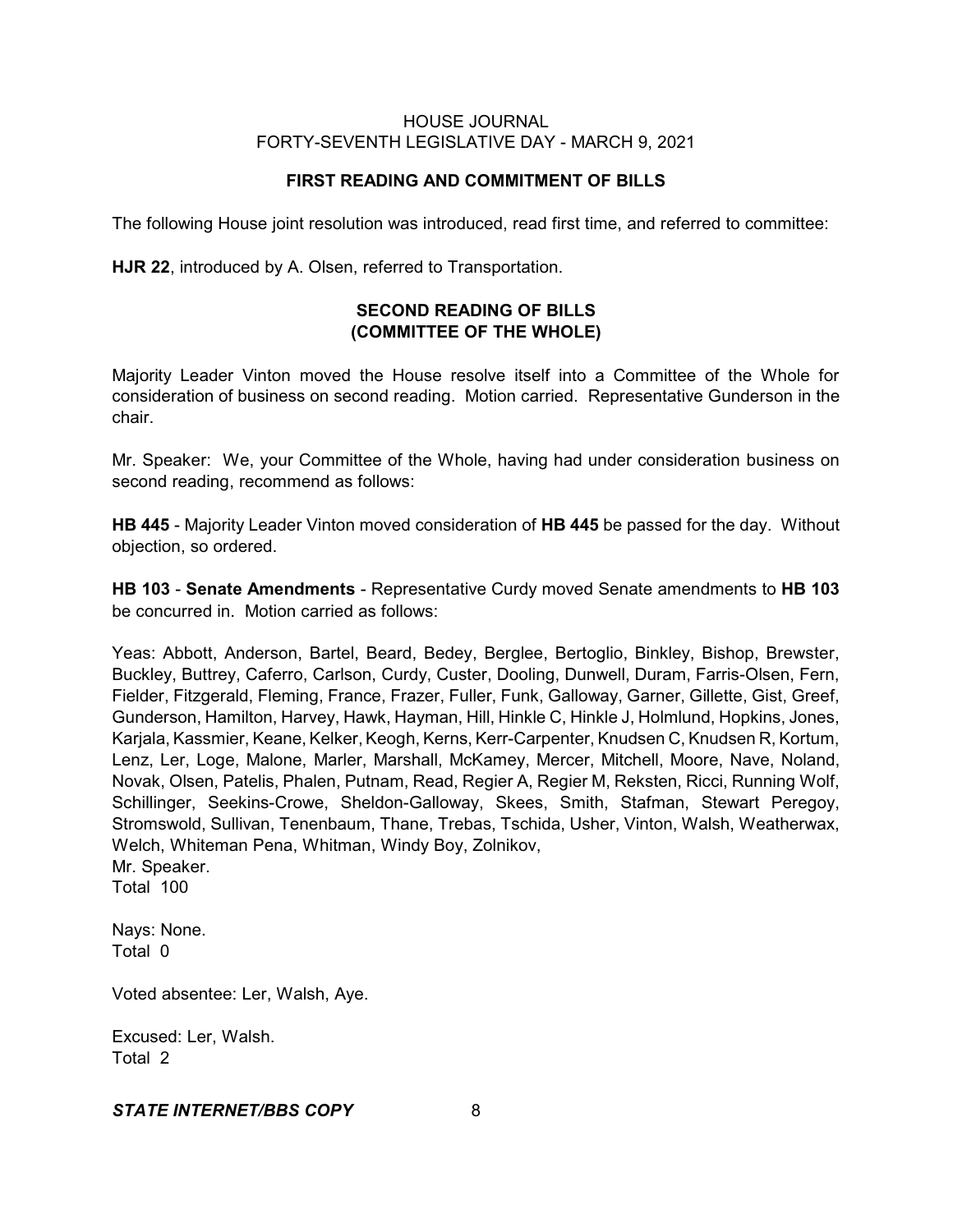Absent or not voting: None. Total 0

**HB 193** - **Senate Amendments** - Representative Patelis moved Senate amendments to **HB 193** be concurred in. Motion carried as follows:

Yeas: Abbott, Anderson, Bartel, Beard, Bedey, Berglee, Bertoglio, Binkley, Brewster, Buckley, Buttrey, Carlson, Curdy, Custer, Dooling, Duram, Farris-Olsen, Fern, Fielder, Fitzgerald, Fleming, France, Frazer, Fuller, Galloway, Garner, Gillette, Gist, Greef, Gunderson, Hamilton, Harvey, Hawk, Hinkle C, Hinkle J, Holmlund, Hopkins, Jones, Karjala, Kassmier, Keane, Kelker, Keogh, Kerns, Kerr-Carpenter, Knudsen C, Knudsen R, Lenz, Ler, Loge, Malone, Marler, Marshall, McKamey, Mercer, Mitchell, Moore, Nave, Noland, Novak, Olsen, Patelis, Phalen, Putnam, Read, Regier A, Regier M, Reksten, Ricci, Running Wolf, Schillinger, Seekins-Crowe, Skees, Smith, Stafman, Stewart Peregoy, Stromswold, Sullivan, Tenenbaum, Thane, Trebas, Tschida, Usher, Vinton, Walsh, Weatherwax, Welch, Whiteman Pena, Whitman, Windy Boy, Zolnikov, Mr. Speaker. Total 92

Nays: Bishop, Caferro, Dunwell, Funk, Hayman, Hill, Kortum, Sheldon-Galloway. Total 8

Voted absentee: Ler, Usher, Walsh, Aye.

Excused: Ler, Usher, Walsh. Total 3

Absent or not voting: None. Total 0

**HB 247** - Representative Bertoglio moved **HB 247** do pass. Motion carried as follows:

Yeas: Abbott, Anderson, Bartel, Beard, Bedey, Berglee, Bertoglio, Binkley, Bishop, Brewster, Buckley, Buttrey, Caferro, Carlson, Curdy, Custer, Dooling, Dunwell, Duram, Farris-Olsen, Fern, Fielder, Fitzgerald, Fleming, France, Frazer, Fuller, Funk, Galloway, Garner, Gillette, Gist, Greef, Gunderson, Hamilton, Harvey, Hawk, Hayman, Hill, Hinkle C, Hinkle J, Holmlund, Hopkins, Jones, Karjala, Kassmier, Keane, Kelker, Keogh, Kerns, Kerr-Carpenter, Knudsen C, Knudsen R, Kortum, Lenz, Ler, Loge, Malone, Marler, Marshall, McKamey, Mercer, Mitchell, Moore, Nave, Noland, Novak, Patelis, Phalen, Putnam, Read, Regier A, Regier M, Reksten, Ricci, Running Wolf, Schillinger, Seekins-Crowe, Skees, Smith, Stafman, Stewart Peregoy, Stromswold, Sullivan, Tenenbaum, Thane, Trebas, Usher, Vinton, Walsh, Weatherwax, Welch, Whiteman Pena, Whitman, Windy Boy, Zolnikov, Mr. Speaker. Total 97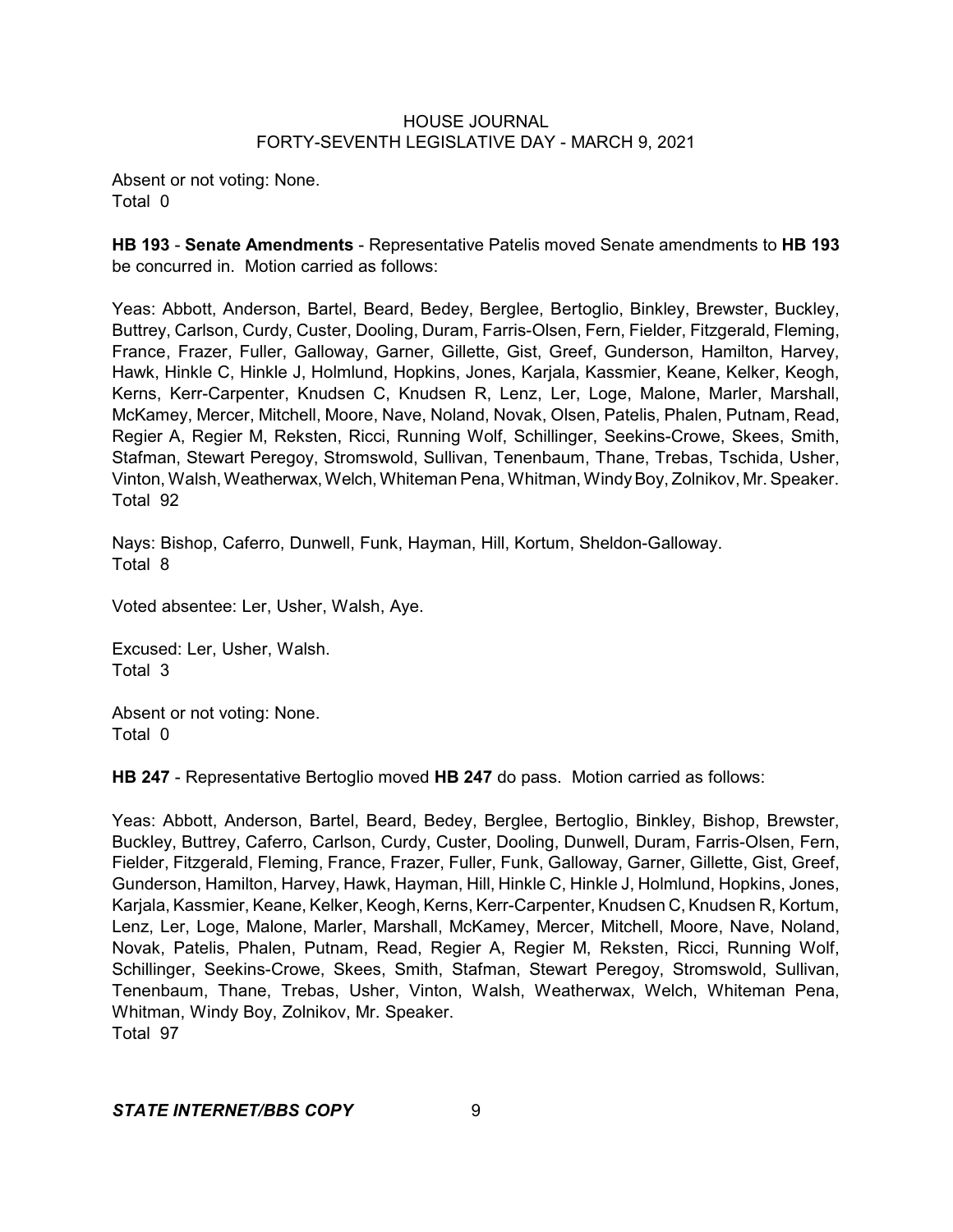Nays: Sheldon-Galloway, Tschida. Total 2

Voted absentee: Ler, Usher, Walsh, Aye.

Excused: Ler, Usher, Walsh. Total 3

Absent or not voting: Olsen. Total 1

**HB 305** - Representative Berglee moved **HB 305** do pass. Motion carried as follows:

Yeas: Abbott, Anderson, Beard, Bedey, Berglee, Bertoglio, Binkley, Bishop, Brewster, Buckley, Buttrey, Caferro, Carlson, Curdy, Custer, Dooling, Dunwell, Duram, Farris-Olsen, Fern, Fielder, Fitzgerald, Fleming, France, Frazer, Fuller, Funk, Galloway, Garner, Gillette, Gist, Greef, Gunderson, Hamilton, Harvey, Hawk, Hayman, Hill, Hinkle C, Hinkle J, Holmlund, Hopkins, Jones, Karjala, Kassmier, Keane, Kelker, Keogh, Kerns, Kerr-Carpenter, Knudsen C, Knudsen R, Kortum, Lenz, Ler, Loge, Malone, Marler, Marshall, Mitchell, Moore, Nave, Noland, Novak, Patelis, Phalen, Putnam, Read, Regier A, Regier M, Reksten, Ricci, Running Wolf, Schillinger, Seekins-Crowe, Skees, Smith, Stafman, Stewart Peregoy, Stromswold, Sullivan, Tenenbaum, Thane, Trebas, Tschida, Usher, Vinton, Walsh, Weatherwax, Welch, Whiteman Pena, Whitman, Windy Boy, Zolnikov, Mr. Speaker. Total 95

Nays: Bartel, McKamey, Mercer, Olsen, Sheldon-Galloway. Total 5

Voted absentee: Ler, Usher, Walsh, Aye.

Excused: Ler, Usher, Walsh. Total 3

Absent or not voting: None. Total 0

**HB 346** - Representative Welch moved **HB 346** do pass. Motion carried as follows:

Yeas: Abbott, Anderson, Bartel, Beard, Bedey, Berglee, Bertoglio, Binkley, Bishop, Brewster, Buckley, Buttrey, Caferro, Carlson, Curdy, Custer, Dooling, Dunwell, Duram, Farris-Olsen, Fern, Fielder, Fitzgerald, Fleming, France, Frazer, Fuller, Funk, Galloway, Garner, Gillette, Gist, Greef, Gunderson, Hamilton, Harvey, Hawk, Hayman, Hill, Hinkle C, Hinkle J, Holmlund, Hopkins, Jones,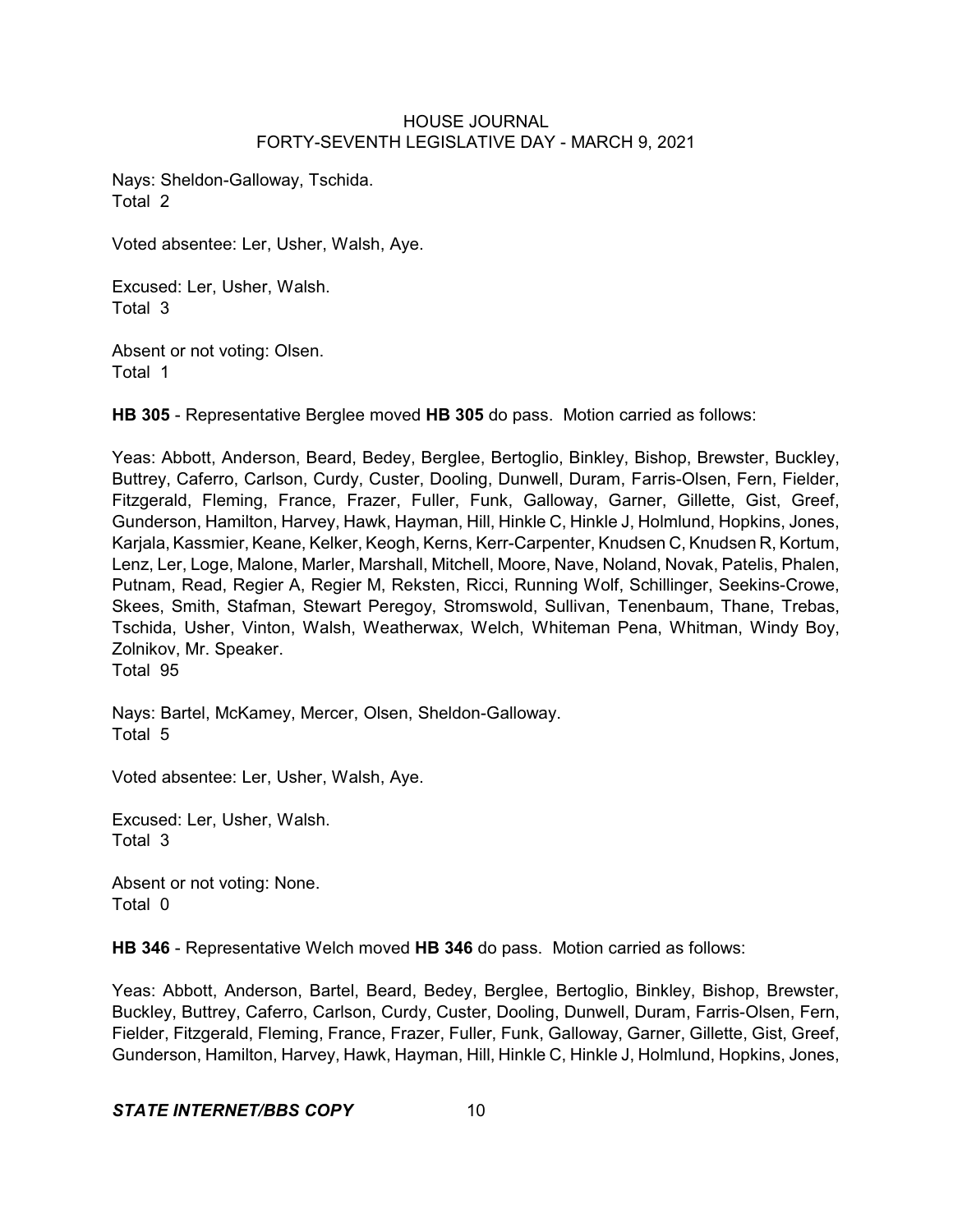Karjala, Kassmier, Keane, Kelker, Keogh, Kerns, Kerr-Carpenter, Knudsen C, Knudsen R, Kortum, Lenz, Ler, Loge, Malone, Marler, Marshall, McKamey, Mercer, Mitchell, Moore, Nave, Noland, Novak, Olsen, Patelis, Phalen, Putnam, Read, Regier A, Regier M, Reksten, Ricci, Running Wolf, Schillinger, Seekins-Crowe, Sheldon-Galloway, Skees, Smith, Stafman, Stewart Peregoy, Stromswold, Sullivan, Tenenbaum, Thane, Trebas, Tschida, Usher, Vinton, Walsh, Weatherwax, Welch, Whiteman Pena, Whitman, Windy Boy, Zolnikov, Mr. Speaker. Total 100

Nays: None. Total 0

Voted absentee: Ler, Usher, Walsh, Aye.

Excused: Ler, Usher, Walsh. Total 3

Absent or not voting: None. Total 0

**HB 403** - Representative Running Wolf moved **HB 403** do pass. Motion carried as follows:

Yeas: Abbott, Anderson, Beard, Bedey, Berglee, Bertoglio, Bishop, Brewster, Buckley, Buttrey, Caferro, Carlson, Curdy, Custer, Dooling, Dunwell, Duram, Farris-Olsen, Fern, Fielder, Fitzgerald, Fleming, France, Frazer, Fuller, Funk, Galloway, Garner, Gillette, Gist, Greef, Gunderson, Hamilton, Harvey, Hawk, Hayman, Holmlund, Hopkins, Jones, Karjala, Kassmier, Keane, Kelker, Keogh, Kerns, Kerr-Carpenter, Knudsen C, Knudsen R, Kortum, Ler, Loge, Malone, Marler, Marshall, McKamey, Mitchell, Noland, Novak, Olsen, Patelis, Putnam, Read, Regier A, Reksten, Ricci, Running Wolf, Schillinger, Seekins-Crowe, Sheldon-Galloway, Smith, Stafman, Stewart Peregoy, Stromswold, Sullivan, Tenenbaum, Thane, Usher, Vinton, Walsh, Weatherwax, Welch, Whiteman Pena, Whitman, Windy Boy, Zolnikov, Mr. Speaker. Total 86

Nays: Bartel, Binkley, Hill, Hinkle C, Hinkle J, Lenz, Mercer, Moore, Nave, Phalen, Regier M, Skees, Trebas, Tschida. Total 14

Voted absentee: Ler, Usher, Walsh, Aye.

Excused: Ler, Usher, Walsh. Total 3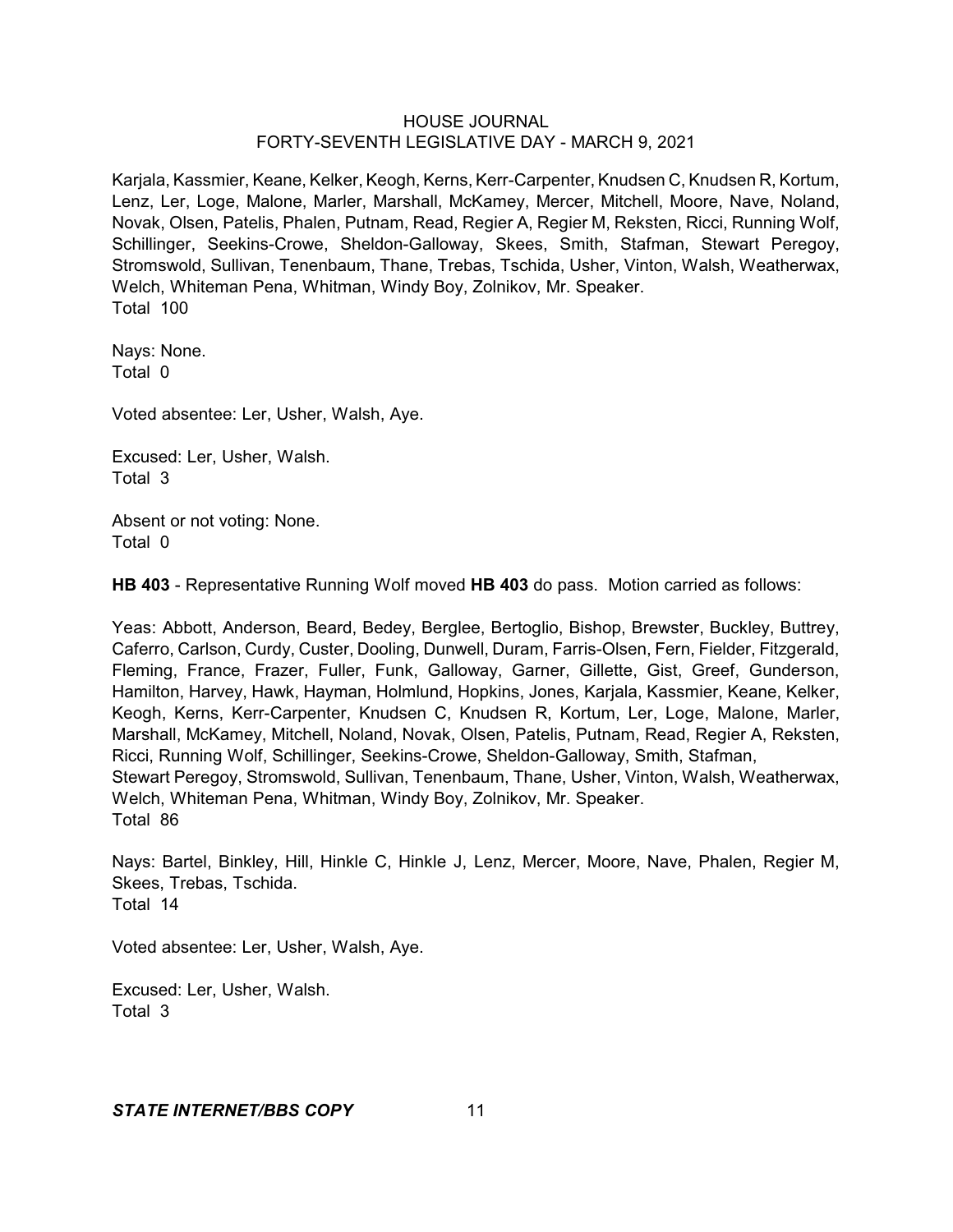Absent or not voting: None. Total 0

**HB 488** - Representative Dooling moved **HB 488** do pass. Motion carried as follows:

Yeas: Abbott, Anderson, Beard, Bedey, Bertoglio, Bishop, Brewster, Buckley, Buttrey, Carlson, Curdy, Custer, Dooling, Dunwell, Duram, Farris-Olsen, Fern, Fielder, Fitzgerald, Fleming, France, Frazer, Funk, Garner, Gist, Greef, Gunderson, Hamilton, Harvey, Hawk, Hayman, Hinkle C, Holmlund, Hopkins, Jones, Karjala, Kassmier, Keane, Kelker, Keogh, Kerr-Carpenter, Knudsen C, Knudsen R, Kortum, Loge, Malone, Marler, Marshall, McKamey, Mercer, Moore, Nave, Novak, Olsen, Patelis, Putnam, Read, Reksten, Running Wolf, Seekins-Crowe, Smith, Stafman, Stewart Peregoy, Sullivan, Tenenbaum, Thane, Trebas, Walsh, Weatherwax, Welch, Whiteman Pena, Whitman, Windy Boy, Zolnikov, Mr. Speaker. Total 75

Nays: Bartel, Berglee, Binkley, Caferro, Fuller, Galloway, Gillette, Hill, Hinkle J, Kerns, Lenz, Ler, Mitchell, Noland, Phalen, Regier A, Regier M, Ricci, Schillinger, Sheldon-Galloway, Skees, Stromswold, Tschida, Usher, Vinton. Total 25

Voted absentee: Walsh, Aye; Ler, Usher, No.

Excused: Ler, Usher, Walsh. Total 3

Absent or not voting: None. Total 0

**HJR 6** - Representative Fern moved **HJR 6** do pass. Motion carried as follows:

Yeas: Abbott, Anderson, Beard, Bedey, Berglee, Bertoglio, Bishop, Brewster, Buckley, Buttrey, Carlson, Curdy, Custer, Dooling, Dunwell, Duram, Farris-Olsen, Fern, Fielder, Fitzgerald, France, Frazer, Fuller, Funk, Garner, Gillette, Gist, Greef, Gunderson, Hamilton, Harvey, Hawk, Hayman, Hinkle J, Holmlund, Jones, Karjala, Kassmier, Kelker, Keogh, Kerns, Kerr-Carpenter, Knudsen C, Knudsen R, Kortum, Ler, Loge, Malone, Marler, McKamey, Mercer, Mitchell, Moore, Noland, Novak, Patelis, Putnam, Read, Reksten, Running Wolf, Schillinger, Seekins-Crowe, Sheldon-Galloway, Skees, Smith, Stafman, Stewart Peregoy, Stromswold, Sullivan, Tenenbaum, Thane, Trebas, Usher, Vinton, Walsh, Weatherwax, Welch, Whiteman Pena, Whitman, Zolnikov, Mr. Speaker.

Total 81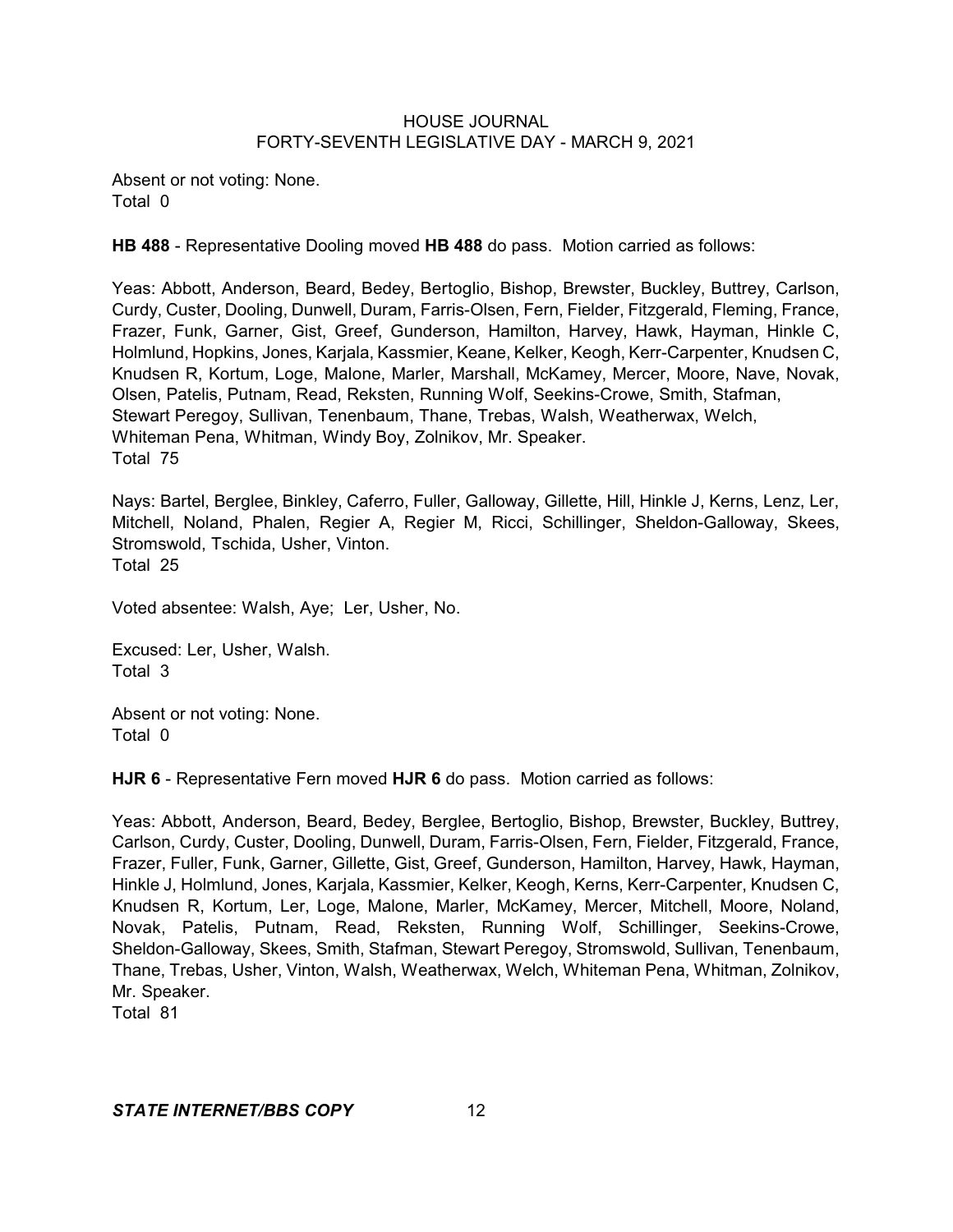Nays: Bartel, Binkley, Caferro, Fleming, Galloway, Hill, Hinkle C, Hopkins, Keane, Lenz, Marshall, Nave, Olsen, Phalen, Regier A, Regier M, Ricci, Tschida, Windy Boy. Total 19

Voted absentee: Ler, Usher, Walsh, Aye.

Excused: Ler, Usher, Walsh. Total 3

Absent or not voting: None. Total 0

**HJR 8** - Representative Garner moved **HJR 8** do pass. Motion carried as follows:

Yeas: Abbott, Anderson, Beard, Bedey, Berglee, Bertoglio, Bishop, Brewster, Buckley, Buttrey, Caferro, Carlson, Curdy, Custer, Dooling, Dunwell, Duram, Farris-Olsen, Fern, Fielder, Fitzgerald, Fleming, France, Frazer, Fuller, Funk, Galloway, Garner, Gillette, Gist, Greef, Gunderson, Hamilton, Harvey, Hawk, Hayman, Hinkle C, Hinkle J, Holmlund, Hopkins, Jones, Karjala, Kassmier, Keane, Kelker, Keogh, Kerns, Kerr-Carpenter, Knudsen C, Knudsen R, Kortum, Lenz, Ler, Loge, Malone, Marler, McKamey, Mercer, Mitchell, Moore, Noland, Novak, Olsen, Patelis, Putnam, Read, Regier A, Reksten, Running Wolf, Schillinger, Seekins-Crowe, Sheldon-Galloway, Skees, Smith, Stafman, Stewart Peregoy, Stromswold, Sullivan, Tenenbaum, Thane, Trebas, Usher, Vinton, Walsh, Weatherwax, Welch, Whiteman Pena, Whitman, Windy Boy, Zolnikov, Mr. Speaker. Total 91

Nays: Bartel, Binkley, Hill, Marshall, Nave, Phalen, Regier M, Ricci, Tschida. Total 9

Voted absentee: Ler, Usher, Walsh, Aye.

Excused: Ler, Usher, Walsh. Total 3

Absent or not voting: None. Total 0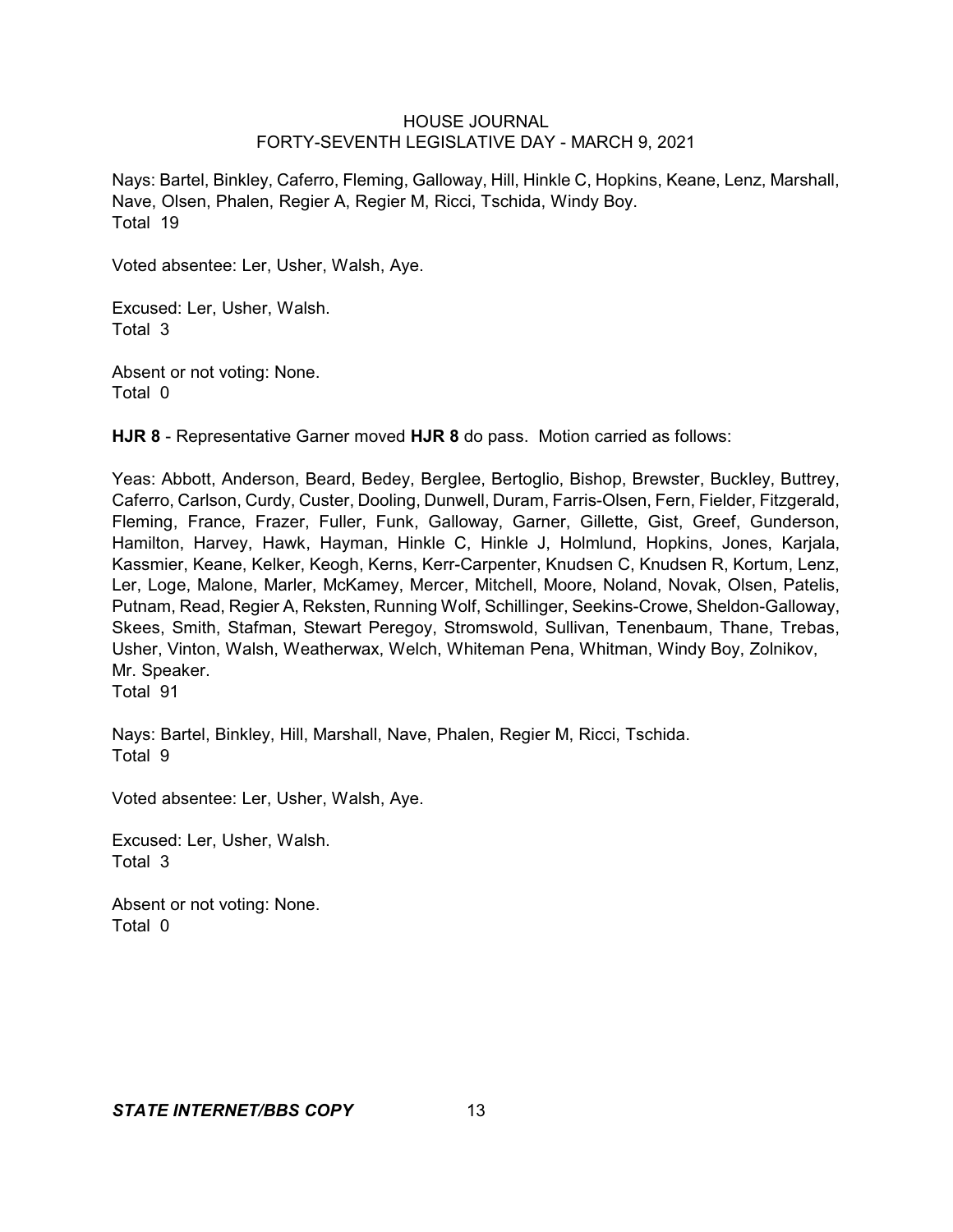Majority Leader Vinton moved the Committee rise and report. Motion carried. Committee arose. House resumed. Mr. Speaker presiding. Chair Gunderson moved the Committee of the Whole report be adopted. Report adopted as follows:

Yeas: Abbott, Anderson, Bartel, Beard, Bedey, Berglee, Bertoglio, Binkley, Bishop, Brewster, Buckley, Buttrey, Caferro, Carlson, Curdy, Custer, Dooling, Dunwell, Duram, Farris-Olsen, Fern, Fielder, Fitzgerald, Fleming, France, Frazer, Fuller, Funk, Galloway, Garner, Gillette, Gist, Greef, Gunderson, Hamilton, Harvey, Hawk, Hayman, Hill, Hinkle C, Hinkle J, Holmlund, Hopkins, Jones, Karjala, Kassmier, Keane, Kelker, Keogh, Kerns, Kerr-Carpenter, Knudsen C, Knudsen R, Kortum, Lenz, Loge, Malone, Marler, Marshall, Mercer, Mitchell, Moore, Nave, Novak, Olsen, Patelis, Phalen, Putnam, Read, Regier A, Regier M, Reksten, Ricci, Running Wolf, Schillinger, Seekins-Crowe, Sheldon-Galloway, Skees, Smith, Stafman, Stewart Peregoy, Stromswold, Sullivan, Tenenbaum, Thane, Trebas, Tschida, Vinton, Weatherwax, Welch, Whiteman Pena, Whitman, Windy Boy, Zolnikov, Mr. Speaker. Total 95

Nays: McKamey, Noland. Total 2

Voted absentee: None.

Excused: Ler, Walsh. Total 2

Absent or not voting: Usher. Total 1

## **MOTIONS**

Majority Leader Vinton moved to re-refer **HB 403** to the Appropriations Committee. Without objection, so ordered.

Majority Leader Vinton moved to re-refer **HB 488** to the Appropriations Committee. Without objection, so ordered.